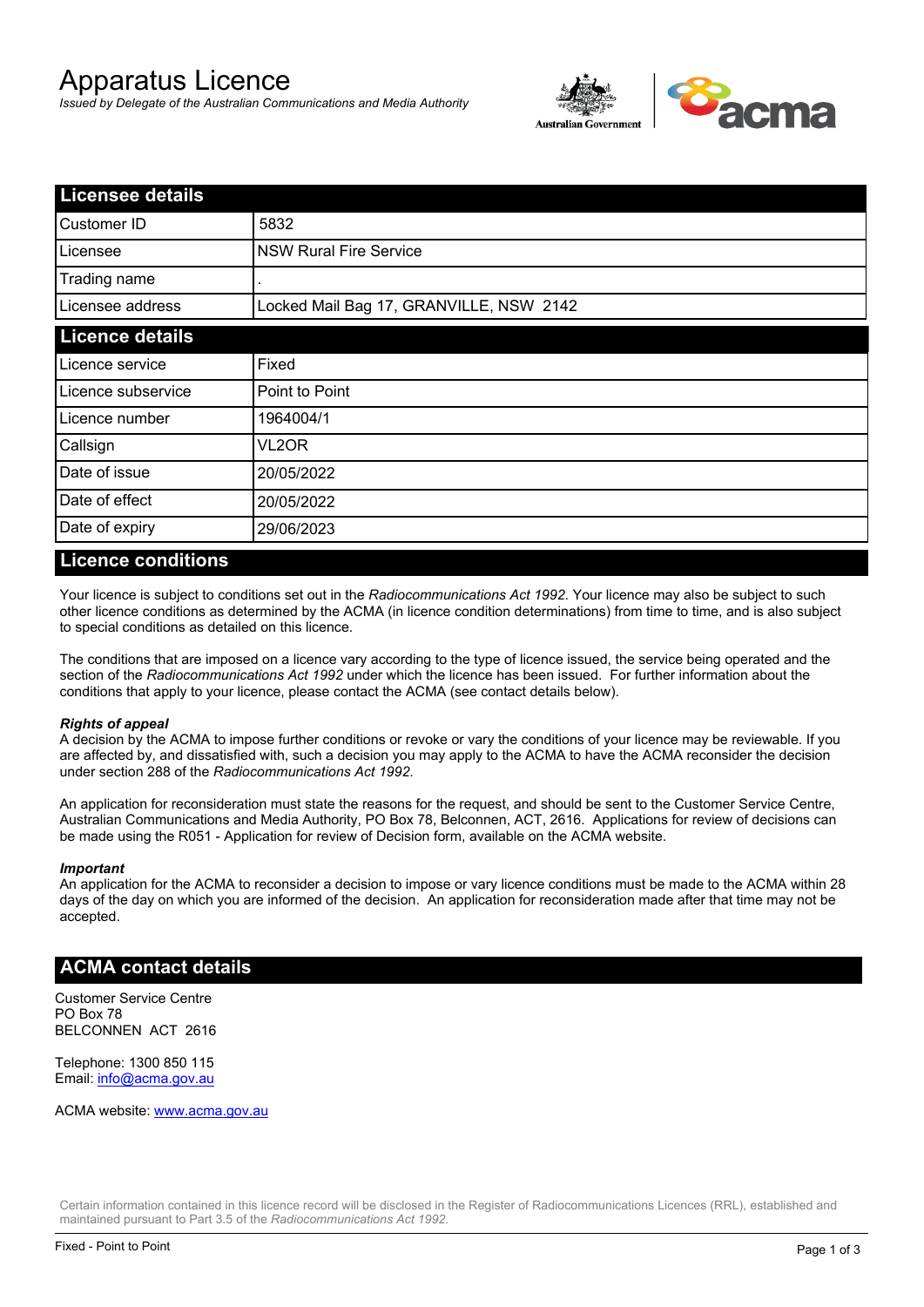# **Advisory Notes applying to licence no.: 1964004/1**

Conditions applicable to the operation of Point to Point station(s) authorised under this licence can be found in the Radiocommunications Licence Conditions (Apparatus Licence) Determination and the Radiocommunications Licence Conditions (Fixed Licence) Determination, the 'fixed licence lcd'. Copies of these determinations are available from the ACMA and from the ACMA home page (www.acma.gov.au).